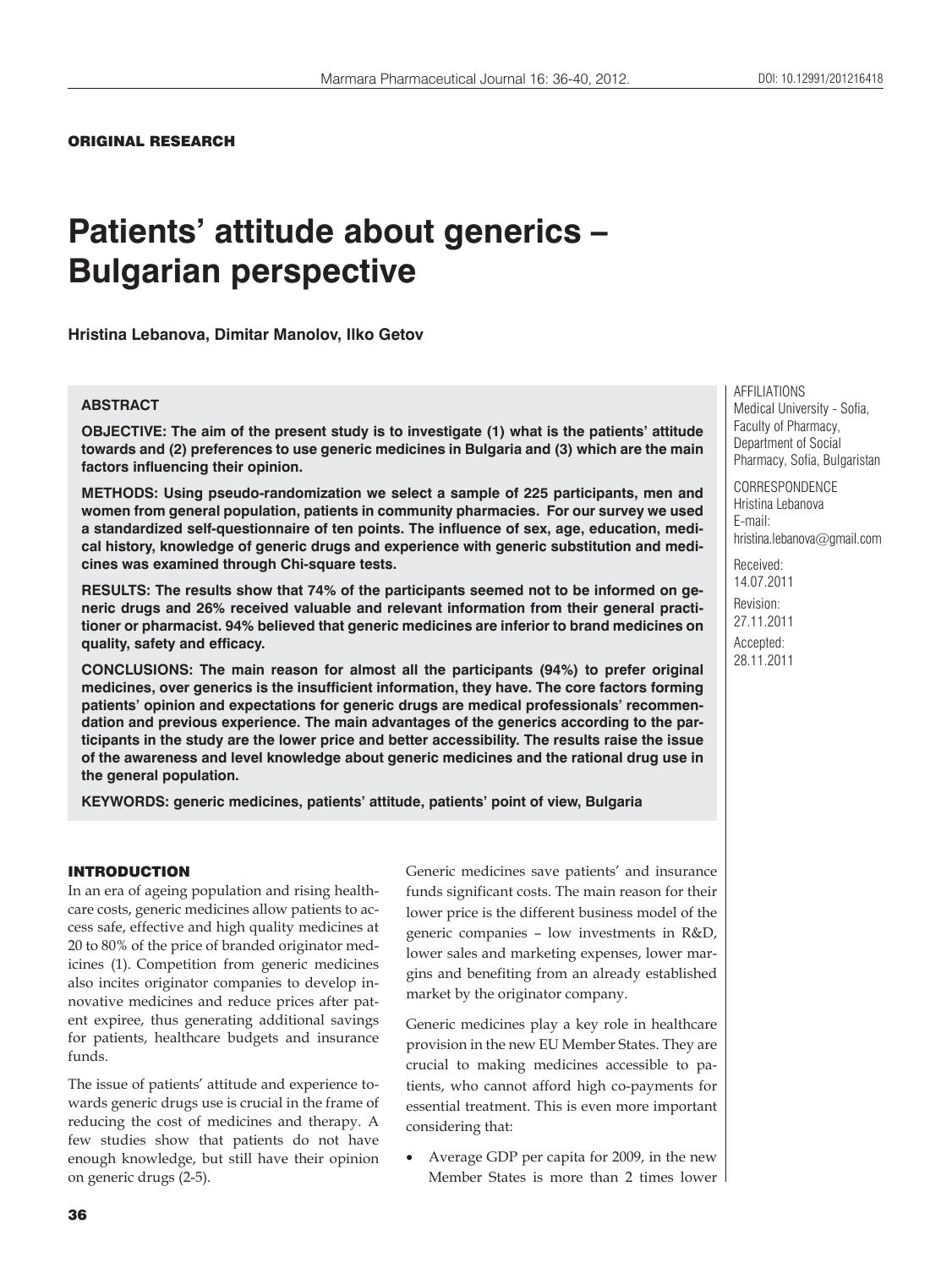than in the old member countries (GDP of Bulgaria is 9,362 EUR vs. 23,600 EUR average in EU 27) (6).

- Real spending per capita on healthcare in the new Member States is €400 on average compared to over €1,600 in the EU (7).
- Several new Member States are already experiencing healthcare budget deficits due to rising pharmaceutical costs.
- Many patients do not buy their prescriptions, because they cannot afford the high out-of-pocket co-payments (7).

Generics represent nearly half of the volume of medicines dispensed to European citizens, but correspond to only 18% of the value of the total pharmaceutical market (7). However, volume share changes at country level.

Generic market for 2010 in Bulgaria is estimated to be over €460 million, which is only 10% more than the originator market. Meanwhile 5 times more generic medicines (in volume) were sold for the same period (8).

European citizens are more familiar with generic medicines in the self-medication where payment is made directly out-ofpocket. However it is chronic and terminal diseases, that account for most of the healthcare costs paid indirectly, through insurance funds and taxes contributions. This is also the area where generic medicines play the more significant role. The medicinal product must comply with the maximum degree of medical and financial interests of the patient (7).

The decision of prescribing a medicine is defined by the physician's perception of the illness, which is influenced by its seriousness and the interpretation of the symptoms. Previous studies show that the more serious illness is perceived less likely is the patient to agree with prescription of generic medicine (9).

Our study investigates patients' attitude and understanding of the generic medicinal products in Bulgaria. We focused on the main factors that influence their perception in relation to efficacy, safety and confidence in the therapy.

#### MATERIALS AND METHODS

All the participants were interviewed in ten community pharmacies in five big cities in Bulgaria – Sofia, Burgas, Varna, Pleven, Plovdiv, during the period of May/July 2010. In order to participate in the study, each patient should respond to some inclusion criteria – literacy, availability of personal prescription from general practitioner, previous experience to visited community pharmacy. A self-questionnaire with ten questions was distributed among the patients. The questionnaire included socio-demographic data, measure of understanding the difference between brand and generic medicines and patients' preferences for treatment.

All the source population (n=458) were Bulgarian, men and women aged over 18 years old. A sample of 225 (49%) participants or every second (pseudo-randomization) was made. After validation in the analysis were included 216 (96%).

The questionnaire took place in two phases: May/June 2010 and June/July 2010 for twenty workdays. Each community pharmacy from the preliminary chosen ones was visited twice between 9 am – 2 pm and the questionnaire was distributed. The filled in and given back questionnaires were validated and analysed.

## ANALYSIS

SPSS (Statistical Package for Social Sciences v.17) was used to investigate factors influencing patients' attitude towards generic medicines. The independent values were age, gender, education, previous experience with generic drugs, whether they have been informed by their general practitioners and pharmacists about generic substitution.

## RESULTS

29.6% of the respondents were men and 70.4% were women. Women are the main patients in the community pharmacies and they should be the target group of the generic industry. Half of the respondents (50%) had a university degree. These results are explained with the inclusion criteria "literacy" and the fact that the questionnaire was distributed only in major cities. Even with a possible selection bias, these patients are educated enough to acquire knowledge of generic medicines through educational campaigns and trust the pharmacist when he/she recommends them a generic medicine.

The majority of the respondents were aged over 46 years old. 25.5% were chronically ill. Most of the patients were diagnosed with hypertension (52.7%), alone or in combination with diabetes, heart failure or ischemic heart disease, diabetes (5.5%), asthma (12.7 %), etc. (Table 1).

|  |  |  | <b>TABLE 1.</b> Patients distribution according to chronic diseases prevalence |
|--|--|--|--------------------------------------------------------------------------------|
|  |  |  |                                                                                |

| Type of chronic disease                                |                |       |                                          |                       |  |  |
|--------------------------------------------------------|----------------|-------|------------------------------------------|-----------------------|--|--|
|                                                        | $\mathsf{n}$   | (%)   | Share of chronically<br>ill patients (%) | Cumulative<br>percent |  |  |
| Hypertension                                           | 29             | 13,4% | 52,7%                                    | 52.7                  |  |  |
| Hypertension/Diabetes                                  | $\mathbf{1}$   | 0,5%  | 1,8%                                     | 54.5                  |  |  |
| Hypertension, Hearth insufficiency,<br>Hearth ischemia | $\mathbf{1}$   | 0,5%  | 1,8%                                     | 56.4                  |  |  |
| <b>Diabetes</b>                                        | $\overline{3}$ | 1,4%  | 5,5%                                     | 61.8                  |  |  |
| Hearth insufficiency                                   | 3              | 1,4%  | 5,5%                                     | 67.3                  |  |  |
| Hearth ischemia                                        | $\overline{2}$ | 0,9%  | 3,6%                                     | 70.9                  |  |  |
| Asthma                                                 | $\overline{7}$ | 3,2%  | 12,7%                                    | 83.6                  |  |  |
| Other                                                  | 9              | 4,2%  | 16,7%                                    | 100                   |  |  |
| Total                                                  | 55             | 25,5% | 100,0%                                   | n/a                   |  |  |
| Not chronically ill patients                           | 161            | 74,5% |                                          |                       |  |  |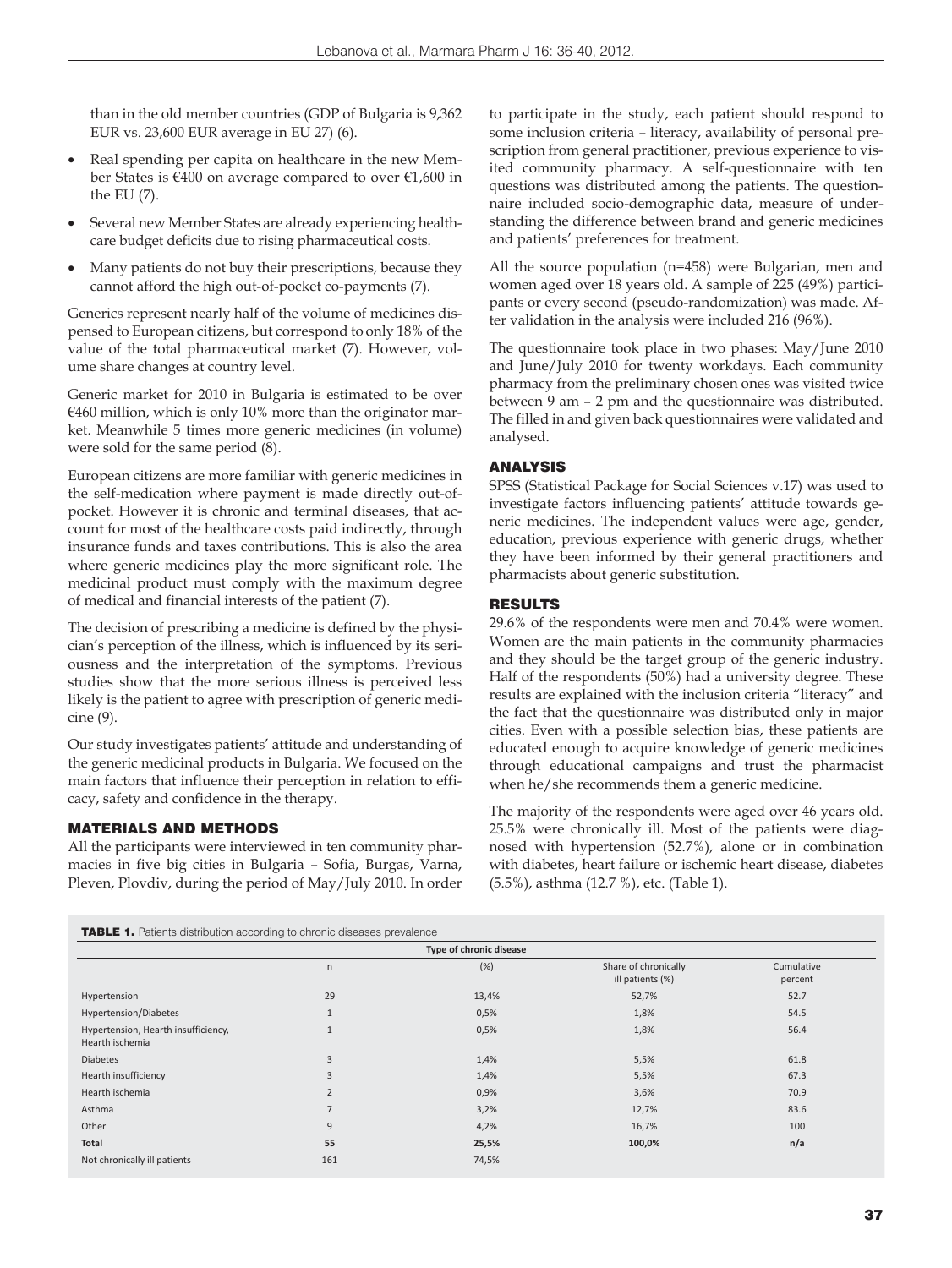| Do you know what the difference between original and generic medicines is?<br>vs. Has your physician ever proposed to you to prescribe you a generic medicine? |                  |                                                                                             |                                                                                 |            |           |                |  |  |
|----------------------------------------------------------------------------------------------------------------------------------------------------------------|------------------|---------------------------------------------------------------------------------------------|---------------------------------------------------------------------------------|------------|-----------|----------------|--|--|
|                                                                                                                                                                |                  |                                                                                             | Has your physician ever proposed to you to<br>prescribe you a generic medicine? |            |           |                |  |  |
|                                                                                                                                                                |                  |                                                                                             | yes                                                                             | rather yes | rather no | no             |  |  |
| Do you know what the                                                                                                                                           | yes              | Count                                                                                       | 3                                                                               | 3          | 11        | $\overline{7}$ |  |  |
| difference between<br>original and generic<br>medicines is?                                                                                                    |                  | % within Has your physician ever<br>proposed to you to prescribe you a<br>generic medicine? | 21,4%                                                                           | 11,1%      | 14,7%     | 7,0%           |  |  |
|                                                                                                                                                                | I'd rather do    | Count                                                                                       | 3                                                                               | 9          | 12        | 8              |  |  |
|                                                                                                                                                                |                  |                                                                                             | 21,4%                                                                           | 33,3%      | 16,0%     | 8,0%           |  |  |
|                                                                                                                                                                | I'd rather don't | Count                                                                                       | $\overline{4}$                                                                  | 9          | 29        | 19             |  |  |
|                                                                                                                                                                |                  |                                                                                             | 28,6%                                                                           | 33,3%      | 38,7%     | 19,0%          |  |  |
|                                                                                                                                                                | no               | Count                                                                                       | $\overline{4}$                                                                  | 6          | 23        | 66             |  |  |
|                                                                                                                                                                |                  |                                                                                             | 28,6%                                                                           | 22,2%      | 30,7%     | 66,0%          |  |  |
| Total                                                                                                                                                          |                  | Count                                                                                       | 14                                                                              | 27         | 75        | 100            |  |  |
|                                                                                                                                                                |                  |                                                                                             | 100,0%                                                                          | 100,0%     | 100,0%    | 100,0%         |  |  |

TABLE 2B. Influence of the factor "generic substitution"

|                                                          |               |                                                                                                                                      | Has your pharmacist ever proposed to you to substitute a prescribed<br>original medicine with its generic equivalent? |            |                |        |
|----------------------------------------------------------|---------------|--------------------------------------------------------------------------------------------------------------------------------------|-----------------------------------------------------------------------------------------------------------------------|------------|----------------|--------|
|                                                          |               |                                                                                                                                      | yes                                                                                                                   | rather yes | rather no      | no     |
| Do you know what the                                     | yes           | Count                                                                                                                                | 10                                                                                                                    | 3          | $\overline{c}$ | 9      |
| difference between original<br>and generic medicines is? |               | % within Has your pharmacist ever<br>proposed to you to substitute a<br>prescribed original medicine with<br>its generic equivalent? | 33,3%                                                                                                                 | 10,0%      | 4,7%           | 8,0%   |
|                                                          | I'd rather do | Count                                                                                                                                | 5                                                                                                                     | 8          | 6              | 13     |
|                                                          |               |                                                                                                                                      | 16,7%                                                                                                                 | 26,7%      | 14,0%          | 11,5%  |
|                                                          | I'd rather    | Count                                                                                                                                | 9                                                                                                                     | 12         | 21             | 19     |
|                                                          | don't         |                                                                                                                                      | 30,0%                                                                                                                 | 40,0%      | 48,8%          | 16,8%  |
|                                                          | no            | Count                                                                                                                                | 6                                                                                                                     |            | 14             | 72     |
|                                                          |               |                                                                                                                                      | 20,0%                                                                                                                 | 23,3%      | 32,6%          | 63,7%  |
| Total                                                    |               | Count                                                                                                                                | 30                                                                                                                    | 30         | 43             | 113    |
|                                                          |               |                                                                                                                                      | 100,0%                                                                                                                | 100,0%     | 100,0%         | 100,0% |



FIGURE 1. Responders' opinion on the difference between original and generic medicines (total number of participants – 216)

#### *Information and knowledge about generic medicines*

About  $\frac{3}{4}$  of the respondents with chronic disease, replied that they do not have enough information about generic medicines and the difference between original (branded) and generic drugs (fig.1). Those who feel most informed are aged over 35 year, but are not necessary chronically ill. Only  $\frac{1}{3}$  of the patients with chronic diseases know the difference between original and generic medicines. They are either not aware of the different alternatives for their treatment or they haven't had the right of informed choice.

## *Factors influencing patients' attitude and expectation towards generic medicines*

Physicians are the main factor influencing the patients in Bulgaria. Under the local regulations generic substitution is not allowed. Pharmacists are not authorized to replace prescribed medicinal product to its generic alternative. The alternative is for physician to prescribe the medicine under international non-proprietary name (INN) and then the pharmacist is choosing between the generic and the branded drugs. In the real practice this option is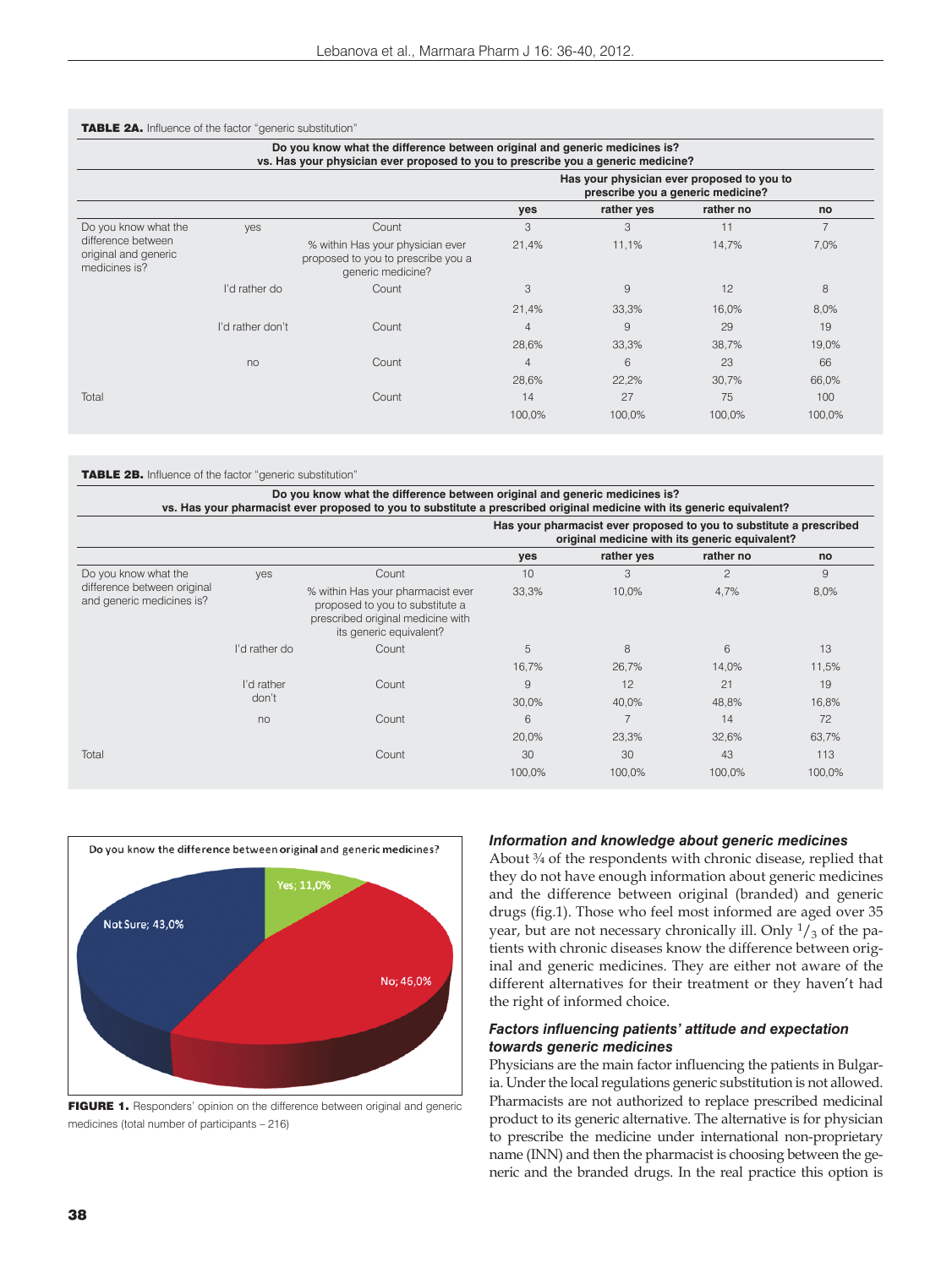

rarely used by the medical doctors and this makes them the most influential side in the triangle Doctor-Pharmacist-Patient (Tables 2a, 2b). Both relations are significant (p<0.001).

In table 3 we present summary data and preferences in the choice of medication by the respondents. We believe that insufficient information on generic medicinal products is the main reason nearly all patients (94%) prefer the original to generic products. This rate remains among the chronically ill, who are better informed and generally more inclined to substitution. The relation between the choice and presence or absence of chronically disease is not significant (p>0.05)

When respondents were asked about the most often prescribed drugs to them – 79.6% responded that these were the original medicines. Only 6.5% definitively stated that their physician had suggested replacing the therapy with generic one.

One of the main objectives of this study was to ascertain the attitudes among patients to generic drugs. The results show that 26.4% of the respondents believe that the generics have more or less advantages over the original medicines. This is roughly equal to the percentage of respondents who consider themselves familiar with the difference between innovative and generic medicines.

#### *Main advantages of generic medicines*

Among the main benefits of generic medicines, the respondents placed the lower price (54.2%) and the fact that they are available and more easily affordable in pharmacies (16.2%) (Figure 2). Almost one fifth of the participants believe that generics do not have any advantages in terms of price, quality or availability compared to branded medicines. This coincides with previous studies showing that between 20-30% of consumers believe that generics are less safe and effective, as well as inferior or different from theoriginal product (3).

Price is the leading factor for the people aged over 55 years and for the chronically ill patients, while availability in pharmacies is of upmost importance for younger people between 18 and 25 years old. These relations remained unproved (p>0.05).

## **DISCUSSION**

The present study included a sample from the general population in Bulgaria used to identify patients' opinion towards generic medicines. The overall results show that people generally believe that generic drugs are cheaper, compared to brand medicines. Participants with higher education turn out to be more



FIGURE 2. The main advantages of the generic medicines

familiar with generics. They have shown interest and have received information either from their physician/pharmacist or as a result from their own studies or personal experience.

The results also indicate that chronically ill patients are rarely aware of generic alternatives for their treatment. This is the target group of patients who are most favoured by the market entry of large number of generic medicines since they generally have a lower price than the original medicines.

The core factor determining patients' attitude towards generics is the information they receive from healthcare professionals, more specifically the medical doctor. According to previous studies generic substitution is practiced in many countries, but generally met with skepticism from medical professionals (10, 11). The analysis of the results shows that participants who are most familiar with generic medicines and consider them as an equal alternative for treatment are those, who have been offered a generic substitution by the prescribing doctor.

The negative attitude towards generic drugs in Bulgaria should be taken seriously and be explored by further studies in order to avoid non-compliance or treatment failure.

With the trend of aging population and increasing healthcare costs, it's inevitable that the use of generic drugs will increase in the forthcoming years. Legislative changes allowing the pharmacists a generic substitution, and nationwide educational campaign could significantly change the current attitude towards the generic medicines. The costs savings for the government, public funds and the individual patient will be an additional benefit.

#### CONCLUSION

The main reason for almost all the participants (94%) to prefer original medicines, over generics is the lack of availability or insufficient information. The core factors forming patients' opinion and expectations for generic drugs are medical professionals' recommendation and previous experience. The main advantages of the generics according to the participants in the study are the lower price and better accessibility. The results raise the issue of the awareness and level knowledge about generic medicines and the rational drug use in the general population.

#### *Conflicts of interest*

None